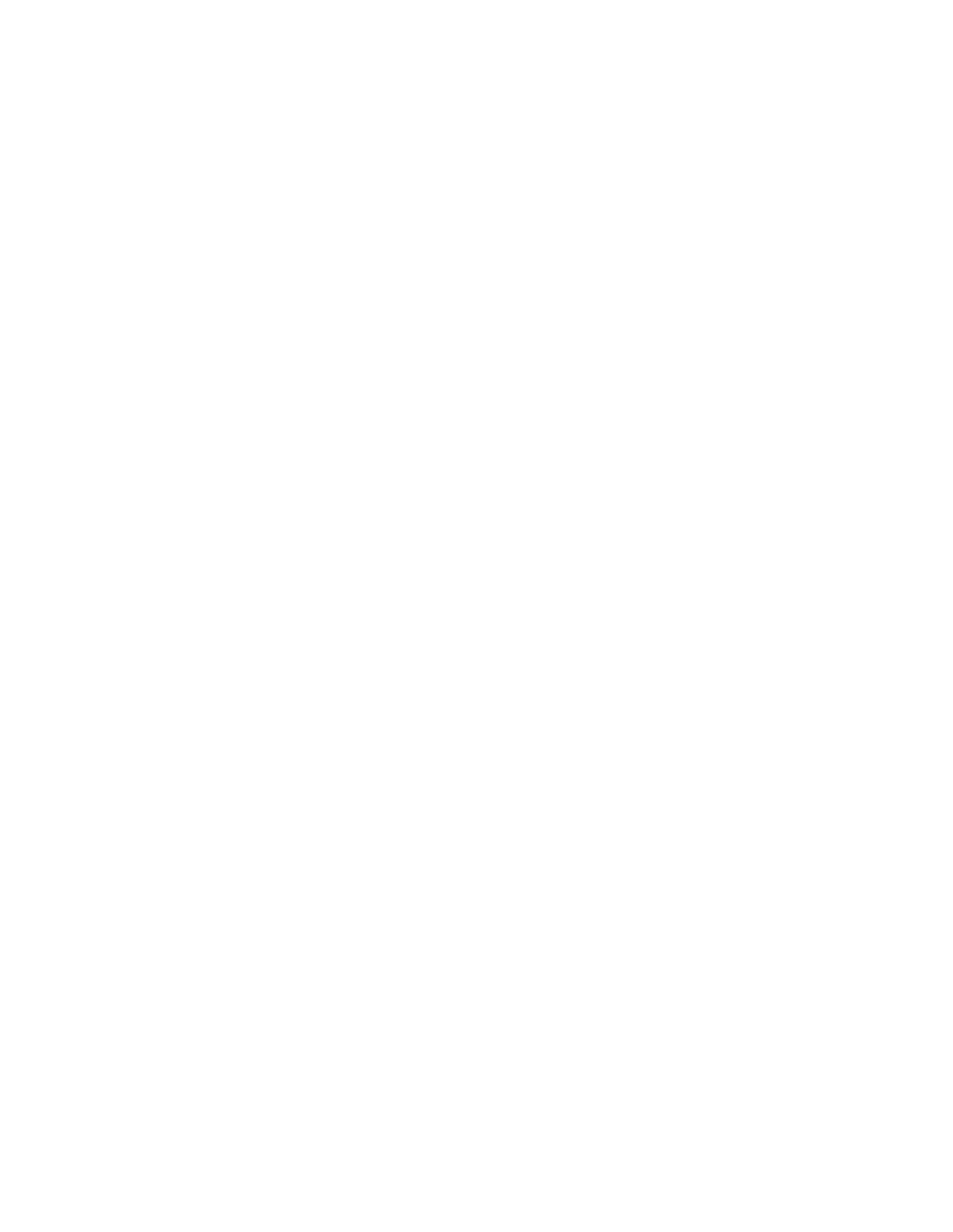### **Chapter VII: Energy**

 This chapter deals with the energy sector in ESCWA member countries between 2008 and 2011, primarily crude oil and natural gas reserves and production; refining capacity and output; domestic consumption; electricity generation; generation plant composite power; peak load; installed capacity of power stations; electricity generated by different types of energy generation systems; and total and per capita electricity consumption trends.

 Data were collected from the following sources: (a) primary sources, such as statistical abstracts and bulletins produced by competent authorities in member countries; (b) specialized sources, primarily specialized organizations such as the Organization of Petroleum Exporting Countries (OPEC), the Organization of Arab Petroleum Exporting Countries (OAPEC), and the Arab Union of Producers, Transporters and Distributors of Electricity; (c) international authoritative sources, such as the Oil and Gas Journal and BP Statistical Review of World Energy; and (d) specialized studies published primarily by the United Nations, including ESCWA, and also by other international organizations.

 Tables VII-1 and VII-2 provide data on oil and natural gas reserves in ESCWA member countries. They illustrate the importance of the ESCWA region in the global provision of energy, underlining that it accounted for some 40 per cent of global oil reserves and 24 per cent of natural gas reserves, according to 2011 statistics.

 Table VII-3 provides data on total energy production in the ESCWA region, indicating that this region accounted for 28 per cent of total world crude oil production and 13 per cent of global natural gas production in 2011.

 Table VII-4 details oil production in the ESCWA region, table VII-5 deals with marketed natural gas production, and table VII-6 presents data on the production of oil derivatives in the refineries of the region.

يتناول ھذا الفصل قطاع الطاقة في بلدان اإلسكوا في الفترة بين عامي 2008 و،2011 ويركّز على احتياطات وإنتاج النفط الخام والغاز الطبيعي؛ وطاقة مصافي تكرير النفط وإنتاجھا؛ واالستھالك المحلي؛ وتوليد الطاقة الكھربائية؛ والطاقة المر ّكبة لمحطات التوليد؛ والحمل األقصى؛ والطاقة الفعلية لمحطات توليد الكھرباء؛ وإنتاج الكھرباء في مختلف نظم توليد الطاقة؛ واتجاھات االستھالك اإلجمالي للطاقة الكھربائية؛ ونصيب الفرد من ھذا االستھالك.

وقد جمعت البيانات المذكورة في ھذا الفصل من المصادر التالية: (أ) المصادر األولية، مثل المجموعات والنشرات اإلحصائية الصادرة عن األجھزة المختصة في البلدان األعضاء؛ (ب) المصادر المتخصصة، وأھمھا المنظمات المتخصصة، مثل منظمة البلدان المصدرة للنفط (أوبك)، ومنظمة الأقطار العربية المصدرة للبترول (أوابك)، واالتحاد العربي لمنتجي وناقلي وموزعي الكھرباء؛ (ج) المصادر العالمية ذات الموثوقية العالية، مثل مجلة النفط والغاز، والنشرة اإلحصائية لشركة "BP "العالمية؛ (د) الدراسات المتخصصة الصادرة عن األمم المتحدة، في المقام األول، بما في ذلك اإلسكوا، وعن غيرھا من المنظمات الدولية.

ويتضمن الجدولان VII-1 وVII-2 معلومات عن احتياطات النفط والغاز الطبيعي في بلدان اإلسكوا. ويبينان الدور الھام الذي تؤديه المنطقة في توفير إمدادات الطاقة العالمية، من خالل اإلشارة إلى أنھا تختزن نحو 40 في المائة من االحتياطي العالمي من النفط 24 في المائة من االحتياطي العالمي من الغاز الطبيعي، وفقاً لإحصاءات عام 2011.

ويتضمن الجدول -3VII بيانات حول إجمالي إنتاج الطاقة في منطقة اإلسكوا. ويشير إلى أن حصة المنطقة بلغت 28 في المائة من مجموع اإلنتاج العالمي من النفط الخام، 13 في المائة من اإلنتاج العالمي من الغاز الطبيعي في عام .2011

ويتضمن الجدول -4VII معلومات مفصلة عن إنتاج النفط في منطقة اإلسكوا، في حين يتناول الجدول -5VII إنتاج الغاز الطبيعي المسوق، ويتناول الجدول -6VII إنتاج المصافي من المشتقات النفطية في منطقة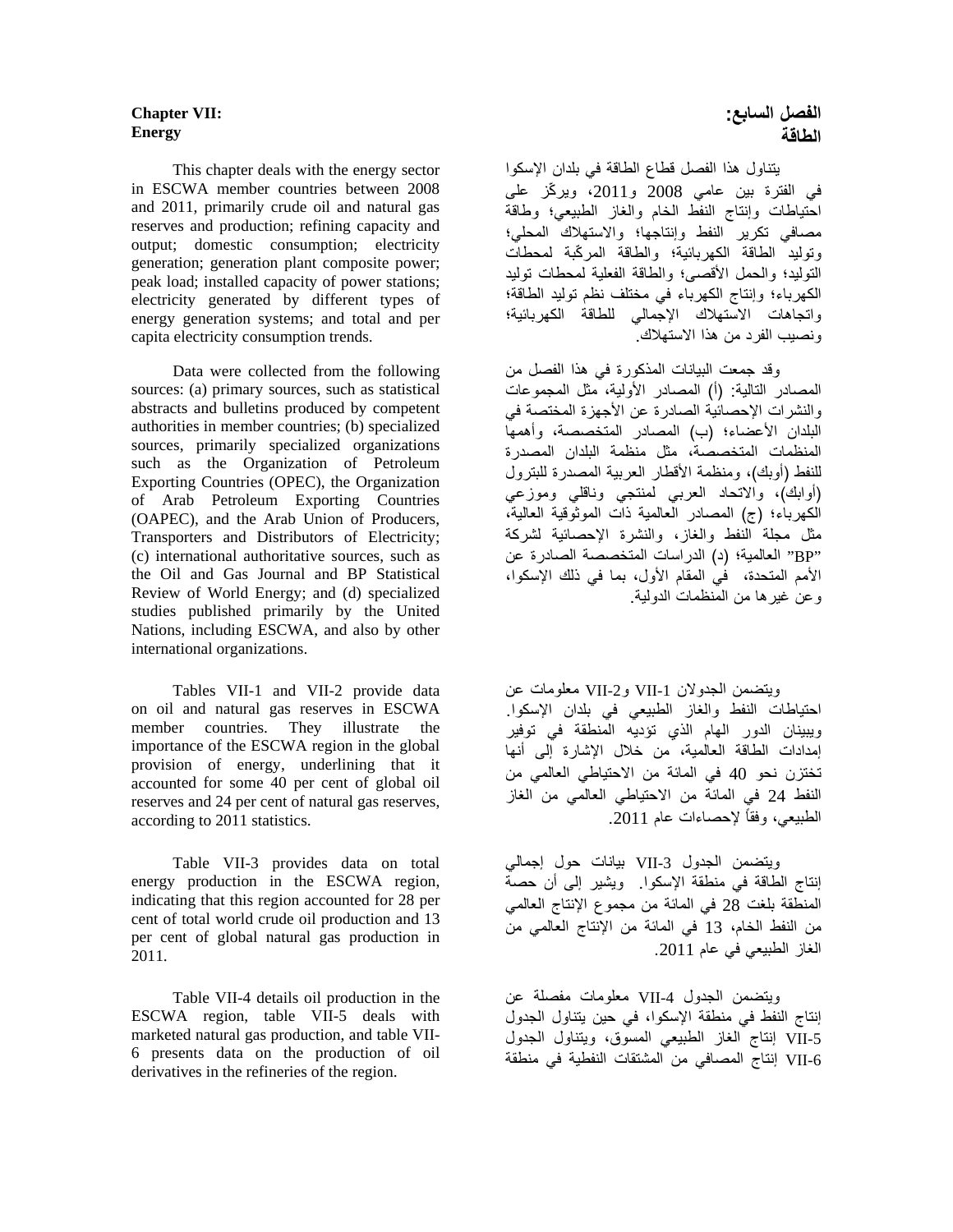Table VII-7 illustrates electricity generation by type in the ESCWA region, while table VII-8 examines the composite power, peak load and outcome of electricity generation. According to table VII-7, hydroelectricity represented 3.6 per cent of the total installed capacity of electric power stations in the region in 2011. The remaining 96.4 per cent of the installed capacity consisted of thermal electricity.

 Table VII-9 deals with oil consumption and table VII-10 examines natural gas consumption in the ESCWA region. Compared with 2010, oil consumption increased by more than 4.1 per cent in 2011.

 Electricity consumption by economic sector is detailed in table VII-11. Table VII-12 deals with total primary energy consumption and table VII-13 illustrates per capita energy consumption in ESCWA member countries. In 2011, oil consumption accounted for approximately 55.3 per cent of primary energy consumption in the region; natural gas consumption for some 43.5 per cent and hydroelectricity consumption for less than 1.1 per cent, while coal consumption was insignificant.

ويتناول الجدول -7VII توليد مختلف أنواع الكھرباء في منطقة اإلسكوا، بينما يتضمن الجدول -8VII معلومات عن توليد الكھرباء من حيث الطاقة المر ّكبة والحمل األقصى واإلنتاج. ويشير الجدول -7VII إلى أن الكھرباء المولدة من مصادر مائية شكلت 3,6 في المائة من مجموع الطاقة المركبة لمحطات الطاقة الكھربائية في منطقة اإلسكوا في الفترة .2011 وشكّلت الكھرباء المولدة من مصادر حرارية النسبة المتبقية من الطاقة المركبة المذكورة، وقدرھا 96,4 في المائة.

ويتناول الجدول VII-9 استھلاك النفط والجدول -10VII استھالك الغاز الطبيعي في منطقة اإلسكوا. ومقارنة بعام 2010، تجاوزت الزيادة في استھلاك النفط في المنطقة نسبة 4,1 في المائة في عام .2011

ويتناول الجدول -11VII استھالك الطاقة الكھربائية في مختلف القطاعات االقتصادية. ويحتوي الجدول -12VII على معلومات حول استھالك الطاقة األولية، بينما يتناول الجدول -13VII حصة الفرد من استھالك الطاقة في منطقة اإلسكوا. وفي عام ،2011 ش ّكل استھالك النفط نسبة 55,3 في المائة تقريبًا من استھلاك الطاقة الأولية في المنطقة؛ بينما شكّل استھلاك الغاز الطبيعي نحو 43,5 في المائة منه؛ واستھالك الطاقة الكھرمائية أقل من 1,1 في المائة؛ واستھالك الفحم نسبة ضئيلة جداً.

### اإلسكوا.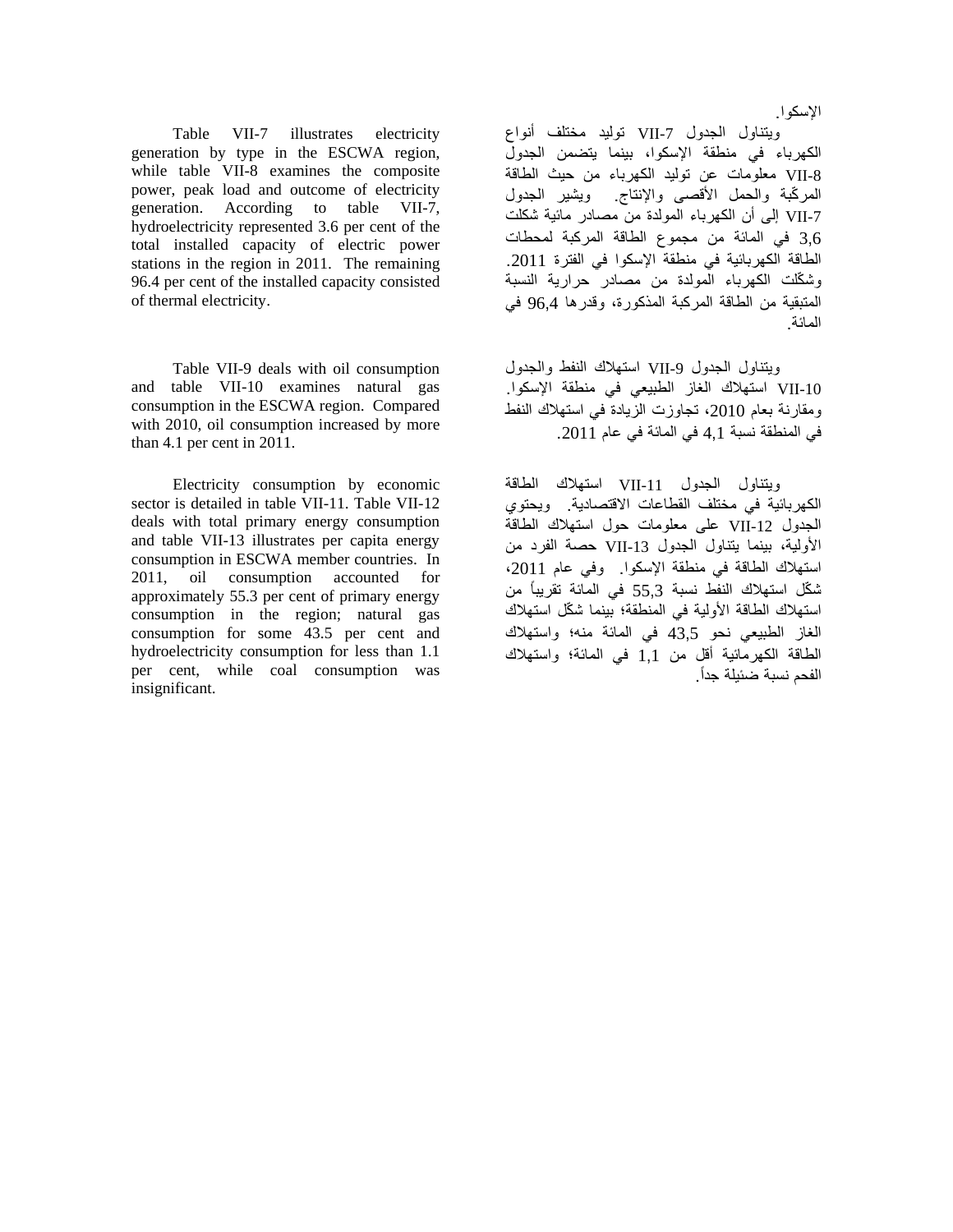#### *Sources*

#### **Bahrain**

Central Informatics Organization, Directorate of Statistics, *Statistical Abstract 2010 and previous* issues; and *Bahrain in figures 2007- 2008*.

*2008* and previous issues.

Bahrain Petroleum Company, *Annual Review* 2009 *2009* and previous issues.

### **Egypt**

Ministry of Electricity and Energy, Egyptian Electricity Holding Company, *Annual Report 2010-2011* and previous issues.

#### **Iraq**

Central Organization for Statistics and Information Technology, *Annual Abstract of Statistics 2008-2009*.

#### **Jordan**

Department of Statistics, *Statistical Yearbook*.

Ministry of Energy and Mineral Resources, *Energy facts and figures*; and *Annual Report 2010* and previous issues.

### **Lebanon**

Central Administration for Statistics, *Statistical Bulletin 2009 and previous issues*; and *Statistical Yearbook 2009 and previous issues*.

### **Oman**

Ministry of National Economy, *Statistical* 2011 *Yearbook 2011* and previous issues.

Authority for Electricity Regulation, Oman, ويق تنظيم الكهرباء، غ مان، النقوير السنوي 2011 وأعداد *Annual Report 2011* and previous issues.

## البحرين

الجهاز المركزي للمعلومات، مديرية الإحصاء، المجموعة الإحصائية <u>2010</u> وأعداد سابقة؛ والبحرين في أرقام 2<u>007</u>– 2008

National Oil and Gas Authority, *Annual Report* 2008 سانقة.

#### مصر

وزارة الكهرباء والطاقة ، الشركة القابضة لكهرباء مصر، النقرير السنوي <u>2010</u>–2011 وأعداد سابقة.

#### العراق

الجهاز المركزي للإحصاء وتكنولوجيا المعلومات، المجموعة الإحصائية السنوية 2<u>009</u>–2009.

## الأردن

دائر ة الإحصاءات العامة، النشر ة الإحصائية السنوية.

وزارة الطاقة والثروة المعدنية، <u>حقائق وأرقام الطاقة؛</u><br>والتقرير السنوي <u>2010</u> وأعداد سابقة.

#### لبنان

الإدارة المركزية للإحصاء، النشرة الإحصائية 2009 وأعداد سابقة؛ والكتاب الإحصائي السنوي 2009 وأعداد سابقة.

## غمان

سانقة.

و أعداد سابقة.

151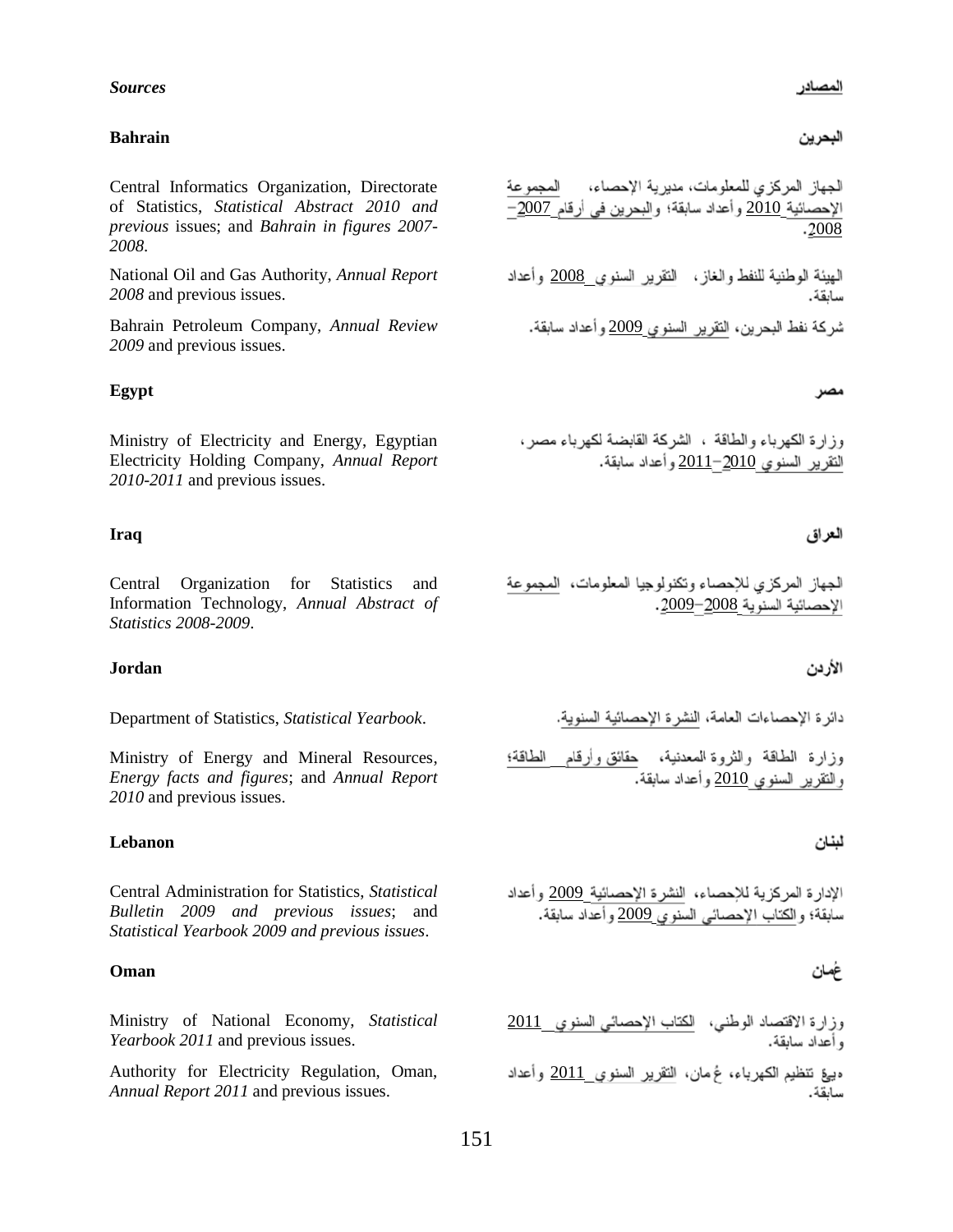## **Palestine**

Palestinian Central Bureau of Statistics, *Household Energy Survey; Palestine in Figures; Statistical Abstract of Palestine; Energy Consumption Report;* and *Population, Housing and Establishments Census,* 2010 and previous issues*.* 

### **Qatar**

Statistics Authority, *Annual Statistical Abstract* and *Qatar in Figures*, 2010 and previous issues*.*

## **Saudi Arabia**

Ministry of Economy and Planning, Central Department of Statistics, *Statistical Yearbook 2011*.

Ministry of Industry and Electricity, *Electricity & Development in the Kingdom of Saudi Arabia up to the year 1418h*.

Saudi Electric Company, *Annual Report* 2011. 2011

Ministry of Petroleum and Mineral Resources, Oil and Gas statistics.

### **The Sudan**

Central Bureau of Statistics, *Statistical Yearbook* and *Sudan in Figures*, 2009 and previous issues.

### **Syrian Arab Republic**

Syrian Petroleum Co.; Syrian Gas Co.; Homs Refinery Co.; Banias Refinery Co.; Syrian Company for the Storage and Distribution of Petroleum Products (also known as Mahrukat).

## **United Arab Emirates**

*Emirates in Figures 2010* and previous issues. **Yemen**

Ministry of Planning and International Cooperation, Central Statistical Organization, *Statistical Yearbook 2010*.

National Information Centre, *Electricity, Oil and Gas Data and Indicators 2010*.

الجهاز المركزي للإحصاء الفلسطيني، مسح للطاقة المنزلي؛ وفلسطين في أرقام؛ والمجموعة الإحصائية السنوية لفلسطين؛ وَ لِحصَّاءَاتَ الطَّاقَةُ، وَالنَّقْرِيرِ السُّنوي؛ وَالنَّعْدَادِ الْعَامِ لَلسَّكَانَ و المساكن و المنشآت، 2010 و أعداد سابقة.

## فطر

جهاز الإحصاء، ا<u>لمجموعة الإحصائية السنوية ؛ و دولة قطر</u><br>في أرقام، 2010 وأعداد سابقة.

المملكة العربية السعودية

وزارة الاقتصاد والتخطيط، مصلحة الاحصاءات العامة، اللمحة الإحصائية 2011.

وزارة الصناعة والكهرباء، الكهرباء في المملكة العربية السعودية، نموها ونطورها حتى نهاية <u>1418</u> هـ.

وز ار ة البترول والمعادن، احصاءات النفط والغاز .

#### السودان

الجهاز المركزي للإحصاء، لكتاب الإحصائي السنوي<br>والسودان في أرقام، 2009 و أعداد سابقة.

# الجمهورية العربية السورية

الشركة السورية للنفط؛ والشركة السورية للغاز؛ ومصفاة حمص؛ ومصفاة بانياس؛ والشركة السورية لتخزين وتوزيع المواد البتر ولية (شركة محروقات).

الامار ات العربية المتحدة

Ministry of Planning, *The United Arab* 2010 وأعداد سابقة. اليمن

> وزارة التخطيط والنعاون الدولبي، الجهاز المركزي للإحصاء، الكتاب الإحصائي السنوي 2010.

> المركز الوطني للمعلومات، ىيلنات ومؤشرات الطاقة والنفط و الغاز 2010.

## فلسطين